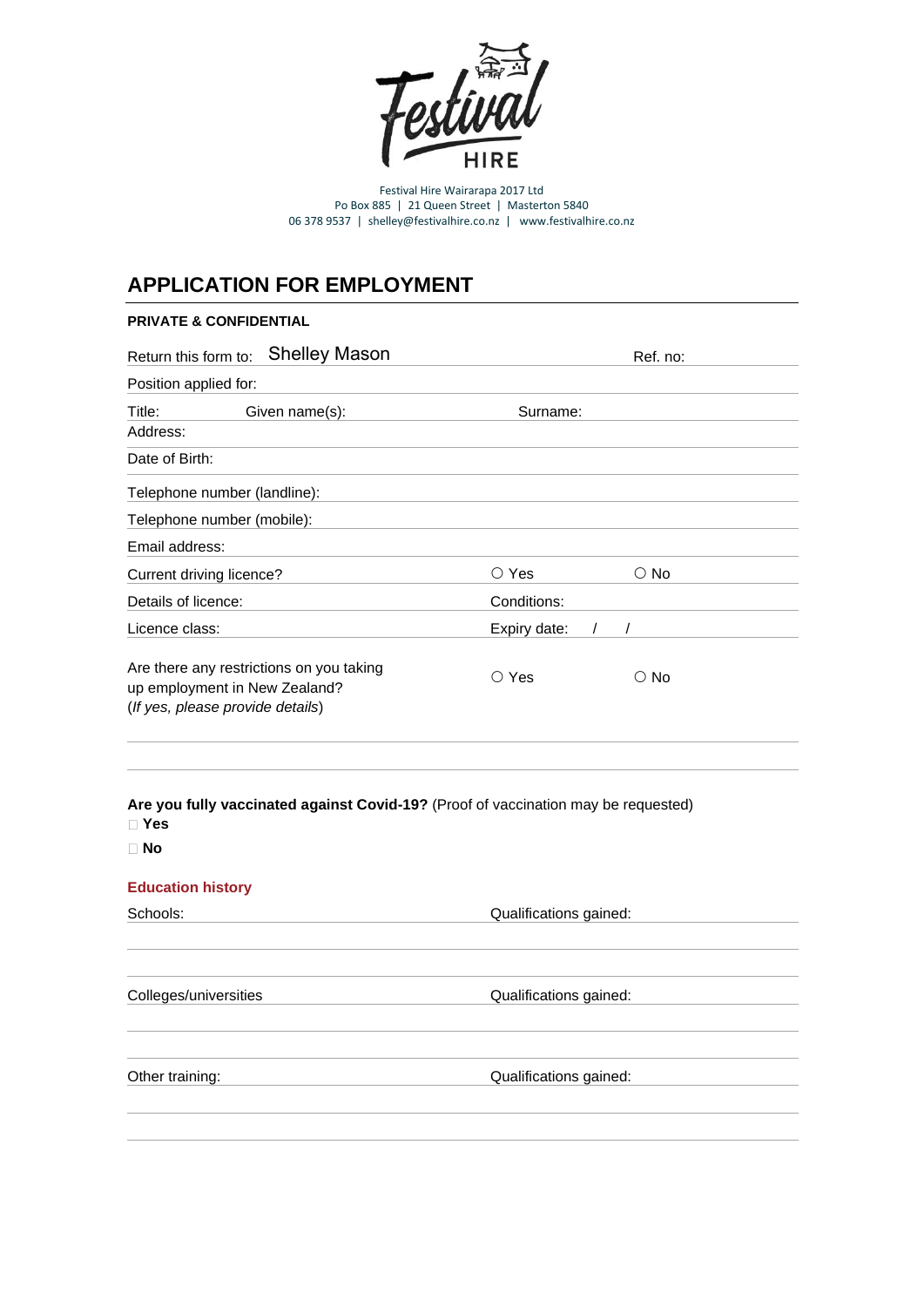**Tell us something amazing, unique or special about you! (Go on…..it's your time to shine)**

**Tell us something you are proud about, an achievement or your pride and joy and why?**

**What is your favourite saying?**

## **Employment history**

*(Please complete in full listing your most recent employment first and use a separate sheet if necessary)*

| 1. | Name of employer:                |
|----|----------------------------------|
|    | Address of employer:             |
|    |                                  |
|    | Job title and duties:            |
|    | Finish salary range:             |
|    | Reason for leaving:              |
|    | Notice required in current role: |
|    |                                  |
| 2. | Name of employer:                |
|    | Address of employer:             |
|    |                                  |
|    | Job title and duties:            |
|    |                                  |
|    |                                  |
|    | Finish salary range:             |
|    | Reasons for leaving:             |
|    |                                  |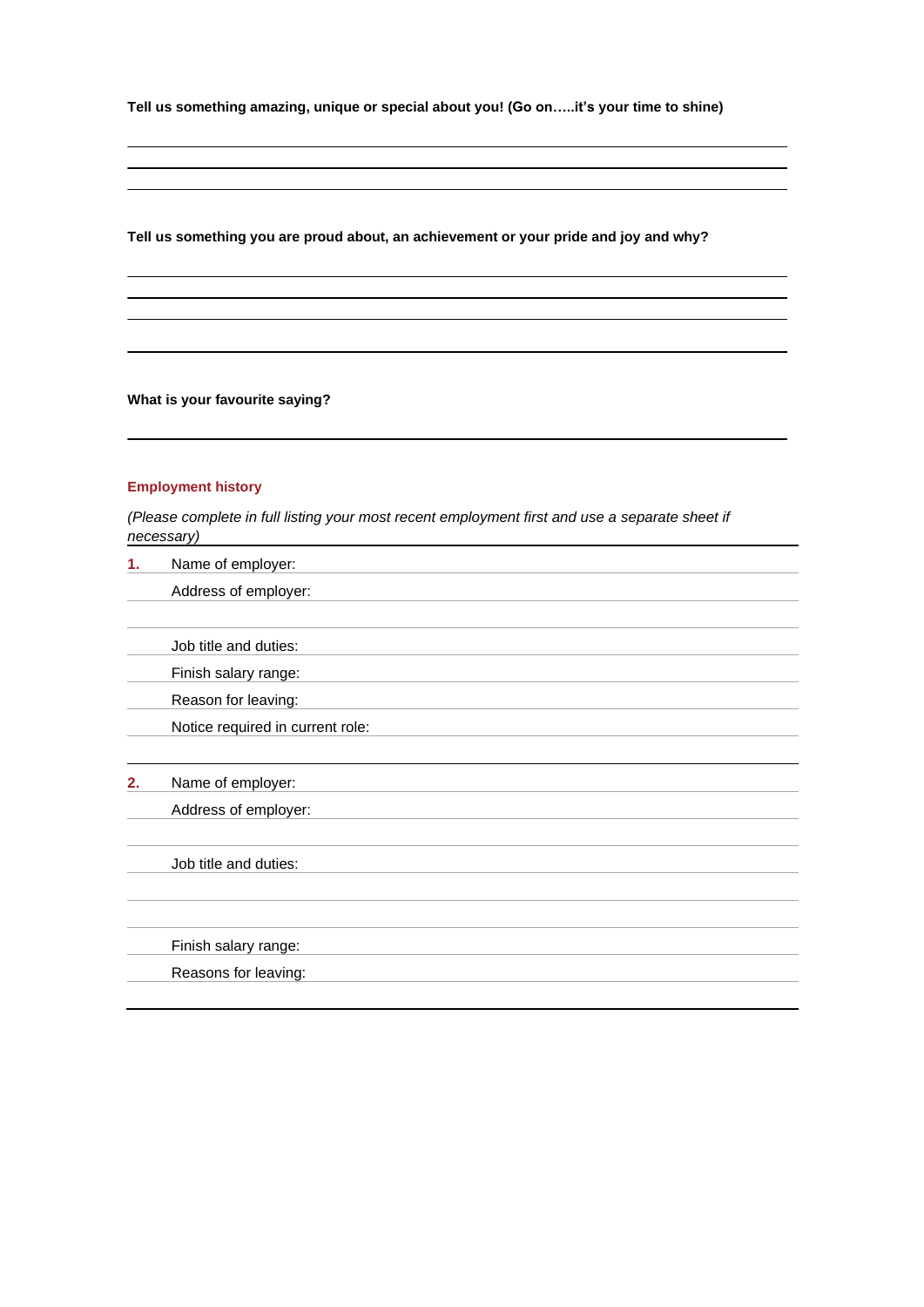# **Current membership of professional bodies**

Please note any professional bodies you are a member of or are registered with.

### **Other employment**

Please note any other employment you would continue with if you were to be successful in obtaining this position.

#### **References**

Please note the names and addresses of two persons from whom we may obtain both character and work experience references.

# **NOTE: REFERENCES WILL NOT BE CONTACTED UNTIL WE HAVE CONFIRMED WITH YOU**

| 1. | Name:                     |
|----|---------------------------|
|    | Address:                  |
|    |                           |
|    | Known in the capacity of  |
|    | (i.e. Manager/Education)  |
| 2. | Name:                     |
|    | Address:                  |
|    | Known in the capacity of: |
|    | (i.e. Manager/Education)  |

#### **Leisure**

Please note your leisure interests, sports and hobbies, other pastimes etc. or any activities that may impact your attendance at work.

# **Other activities**

Any activities that may impact your attendance at work i.e sport